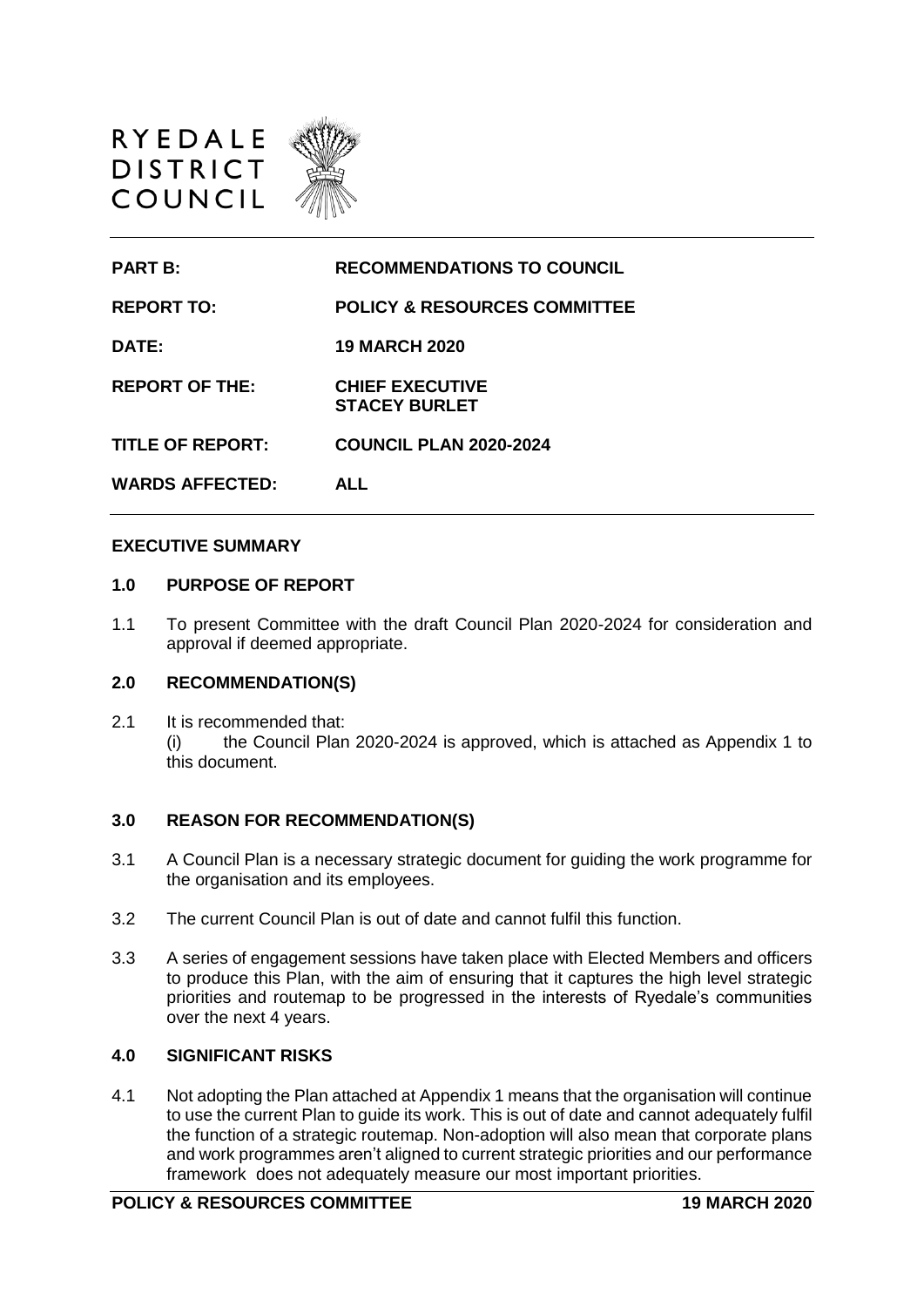4.2 The Council has a duty to communicate what it will achieve to the residents it serves. A Council Plan is the key strategic document fulfilling this function. To this end, Elected Members and employees have been engaged in the production of this Plan to ensure that key agendas relating to communities, the economy, the environment and the organisation have been considered. This is in the interests of ensuring that Ryedale's communities benefit from the implementation of this Plan over the next 4 years.

# **5.0 POLICY CONTEXT AND CONSULTATION**

- 5.1 This new Council Plan is a significant change from its predecessor. It clearly sets out the priorities set out by Elected Members, and will be the key strategic document used by the Council to develop its future policy and performance framework. It is therefore proposed that, if approved by Elected Members, this version of the plan is used to develop our supporting policy and planning cycles, including team and individual performance objectives. The Plan has also been aligned to key agendas at a national and regional level so that Ryedale can take advantage of funding streams that might become available. This includes carbon reduction mitigation, town centre rejuvenation and 'levelling up'.
- 5.2 Other corporate documents will be aligned to the Plan post adoption, as will the performance framework. These documents will provide further detail on how the Plan will be delivered and measured. It should be noted that the full realignment of the Council's policy and performance framework, in line with Elected Members priorities, will be built up through a series of policy and performance revisions across our delivery functions and partnerships. This will take time to achieve, but will be subject to approval and scrutiny of Elected Members as appropriate, to ensure these initiatives deliver the democratic will of the Council.
- 5.3 Two workshops involving Elected Members have taken place to develop the content of the Plan. Elected Members have also provided individual and Group comments, which have been taken into consideration when producing this draft.
- 5.4 Significant levels of employee engagement have also taken place, including briefings, a workshop and a survey. These have also been considered when producing this draft.
- 5.5 Should the Plan be approved by Committee and Council, a public consultation exercise will commence from Spring 2020 onwards. This is to enable local people and partners, to contribute their views, inform more detailed plans and the annual refresh of the Plan.

# **REPORT**

## **6.0 REPORT DETAILS**

- 6.1 The Council Plan is the most important strategic document of a local authority. It outlines the priorities and routemap for progress over a period of time.
- 6.2 Significant levels of engagement have occurred to ensure that the Council Plan 2020- 2024 is fit for purpose. This has involved Elected Members and employees. The plan reflects four main priorities developed through the engagement process detailed at 5.3 and 5.4: